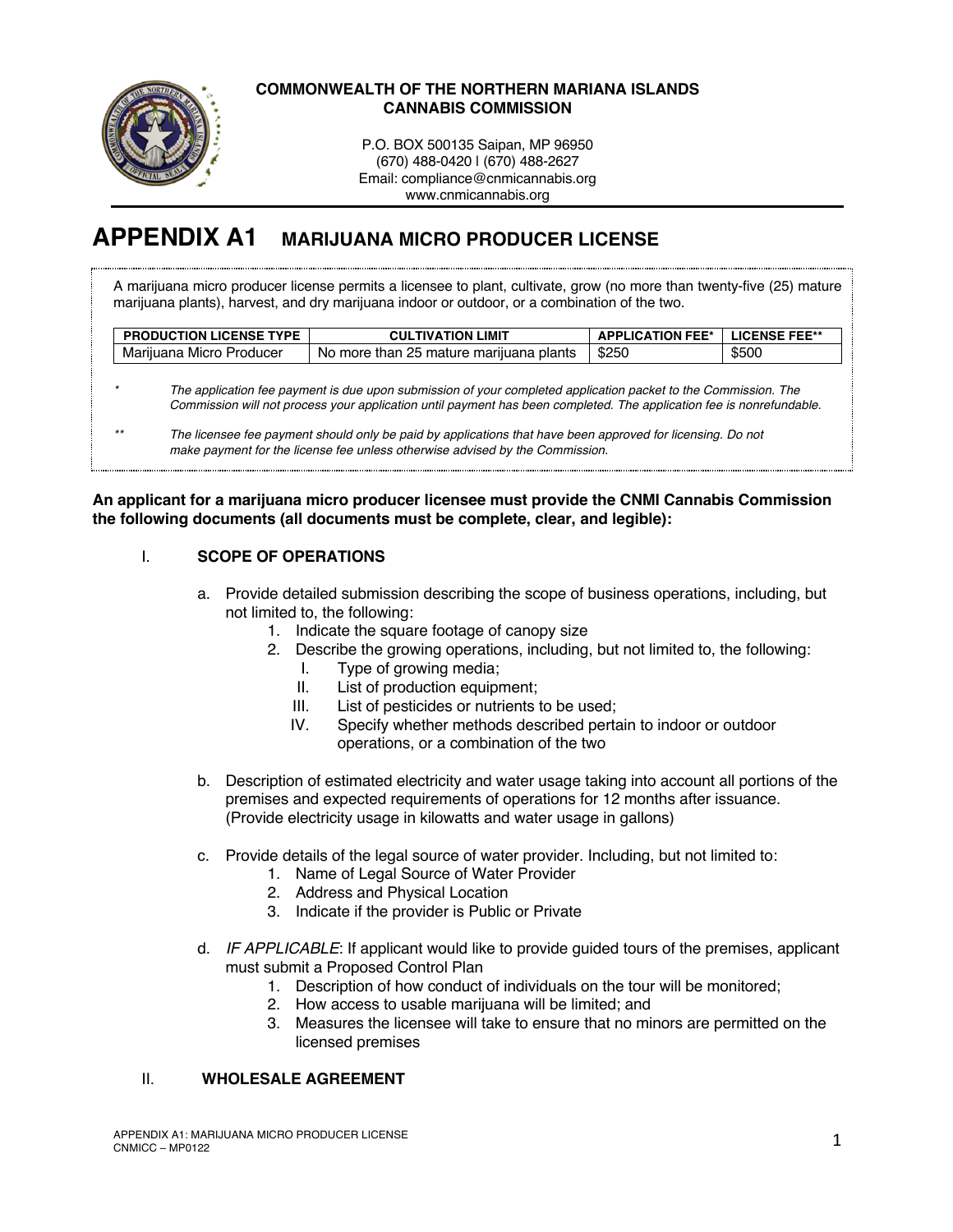- a. Copy of a valid agreement(s) between the micro producer applicant and a licensed marijuana wholesaler containing
	- 1. The type of marijuana item to be produced by the micro producer;
	- 2. The location and license information of the wholesaler;
	- 3. Terms in which the wholesaler will purchase marijuana items from the micro producer

#### III. **PROOF OF OWNERSHIP OR LEASE AGREEMENT**

- a. If applicant is *leasing or intends to lease the proposed premises*, submit one (1) of the following:
	- 1. A copy of the offer to: purchase, lease or sub-lease (submit with head lease) the proposed premises location for a term no less than 12 months.
	- 2. A copy of the lease, sub-lease (submit with head-lease) for the proposed premises for a term no less than 12 months
- b. If the applicant is the *owner of the proposed premises*, submit Proof of Ownership, such as, but not limited to: deed showing fee simple, deed of gift, warranty deed, purchase and sale agreement, probate documents, or certificate of title.

#### IV. **SIGNAGE**

a. Submit a hand-drawn or computer-generated rendering of the proposed premises exterior signage. Signage must include name and logo.

## V. **BUSINESS LICENSE**

a. Submit a copy of the valid business license for the premises in the name of the applicant/business.

## VI. **FLOOR PLAN**

A floor plan is a document showing a view from above of the dimensions and relationships between rooms, spaces and other physical features on each floor of a structure. Applicant may submit either a hand-drawn or computer-generated floor plan drawn to scale on 8.5" x 11" (standard letter size) paper. Floor plan must be clear, legible, and include the following:

- a. Designated canopy area(s);
- b. Each room or area labelled with its intended use and dimensions;
- c. All walls, partitions, windows;
- d. Storage, limited access areas, office space(s);
- e. All entrances and exits, including those used by staff only;
- f. Secured Cannabis Storage Area;
- g. Furniture and fixture layouts (e.g. sinks, shelves, counters, etc.)
- h. Security features, including, but not limited to: location of surveillance cameras, security room or any other physical security features that secure the premises.

#### VII. **SITE MAP**

A site map is a document showing representation of any interior or exterior spaces or buildings surrounding the proposed licensed area(s), pathways of travel, parking, landscaping elements, and the surrounding area. Applicant may submit either a hand-drawn or computergenerated site map drawn to scale on 8.5" x 11" (standard letter size) paper. Site map must be clear, legible, and include the following:

a. Designated canopy area(s);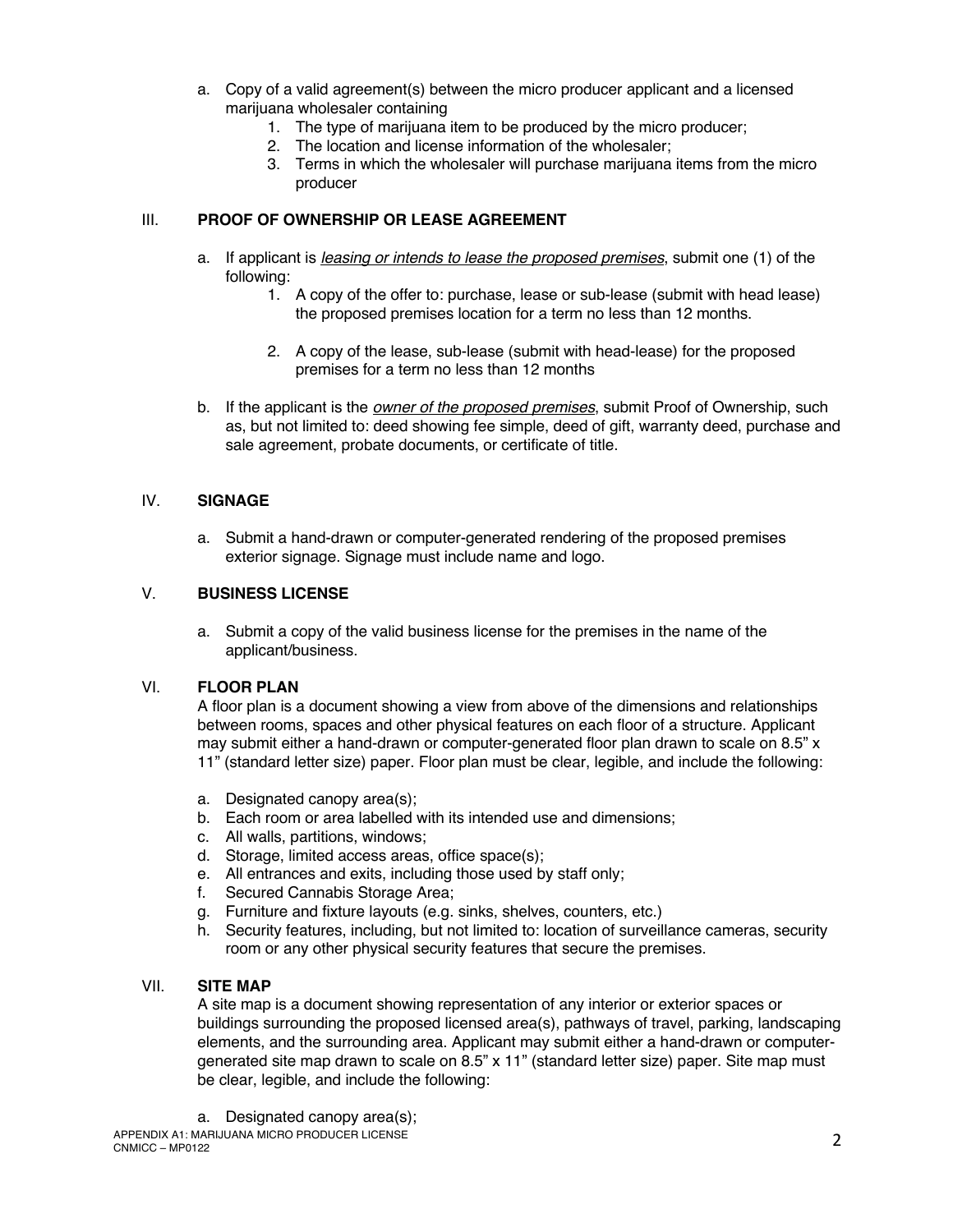- b. Identify location of any other buildings/businesses on the same site
	- 1. Label the type of business (e.g. office building, warehouse)
	- 2. Include building names and their entrances and exits
- c. Description of the type of separation proposed for any adjoining businesses;
- d. Label road access and exits, including relevant street names; and
- e. Label parking lots
- VIII. **APPROPRIATE ZONING AUTHORIZATION,** if applicable. (This submission requirement does not apply to applicants who are proposing to open a marijuana business establishment in Tinian or Rota.)
	- a. Submit a copy of the conditional-use permit\*

*\*Applicants who are awaiting their scheduled public hearing may submit a copy of their conditional-use permit application time stamped by the CNMI Office of Zoning and a copy of the receipt of payment for the application fee pending their public hearing.* 

## IX. **STANDARD OPERATION PROCEDURES**

A standard operating procedure (SOP) is a set of step-by-step instructions compiled by an organization to help employees carry out routine operations. SOPs aim to achieve efficiency, quality output and uniformity of performance, while reducing miscommunication and failure to comply with industry regulations. Applicant must submit detailed SOPs regarding the following procedures:

- a. Security SOPS (e.g. surveillance cameras, alarms, vault/safes, and details must include how cannabis product is securely stored)
- b. Employee Qualifications and Training SOP
- c. Transportation of Product SOP
- d. Inventory Management SOP
- e. Quality Control and Quality Assurance SOP
- f. Prevention of Minors from Entering the Licensed Premises SOP
- g. Prevention of Minors from Obtaining or Attempting to Obtain Marijuana SOP
- h. Cannabis Waste Disposal SOP

#### **Note:**

Pursuant to CNMI Cannabis Rules & Regulations § 180-10.1-310(g), the Commission must review an application to determine if it is complete. An applicant will be considered incomplete if an application form is not complete, the full application fee has not been paid, or some or all of the additional information required under these rules is not submitted.

In accordance with 4 CMC § 53068, it is unlawful for any person/business who does not hold a valid Marijuana Producer license or Marijuana Micro Producer license issued by the CNMI Cannabis Commission prior to manufacturing, planting, cultivating, growing or harvesting of marijuana in the CNMI.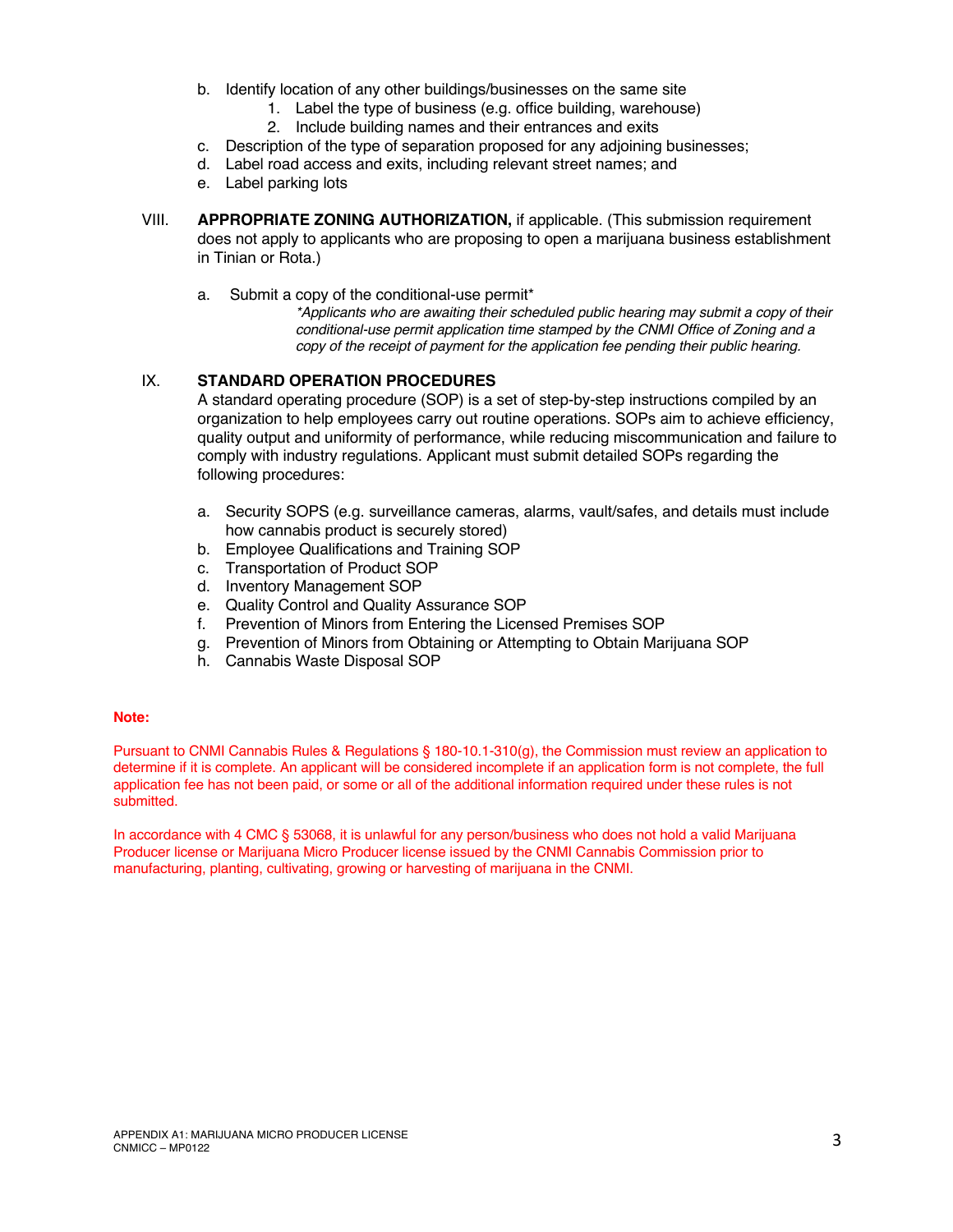

# **COMMONWEALTH OF THE NORTHERN MARIANA ISLANDS CANNABIS COMMISSION**

P.O. BOX 500135 Saipan, MP 96950 (670) 488-0420 | (670) 488-2627 Email: compliance@cnmicannabis.org www.cnmicannabis.org

# **BUSINESS DOCUMENTS**

## **Business documents required if applying as a CORPORATION**

A corporation must provide the CNMI Cannabis Commission the following documents (all documents must be complete, clear, and legible):

- 1. Directors Register
	- a. List all directors of the corporation, including their legal name, address, position, and date of appointment/ceased to be a director
	- b. All directors owning or controlling 3% or more stock in the applicant corporation must submit an Individual History Form.
- 2. Officers Register
	- a. List all officers of the corporation, including their legal name, address position and date of appointment/ceased to be an officer
	- b. All principle officers in the applicant corporation must submit a Individual History Form
- 3. Shareholder (stockholder) Register
	- a. List all shareholders of the corporation, including legal name, address, class of shares, number of voting shares distributed to each shareholder and the date the shares were issued/transferred/cancelled
- 4. Corporate Share Interest Summary
	- a. Using the active voting shareholder information from the Shareholder Register, provide in a separate attachment a document that summarizes 100% interest each shareholder owns in the corporation.

*Example below:*

| ABC, LTD. (Company Name) |                                  |            |  |
|--------------------------|----------------------------------|------------|--|
| <b>Shareholder</b>       | Date of Birth (if an individual) | Interest % |  |
| John Smith               | July 23, 1982                    | 15         |  |
| EFG LTD.                 | N/A                              | 15         |  |
| Michelle Elliott         | November 11, 1982                | 60         |  |
|                          | <b>TOTAL:</b>                    | 100        |  |

**Note**:

- All shareholders (individuals) holding 10% or greater voting shares in the applicant corporation must submit an Individual History form
- List the following for all shareholders (individuals) holding less than 10% voting shares in the applicant corporation: individuals legal name and date of birth
- If one of the shareholders is a corporation, LLC, or a partnership, submit all documents required for that legal entity type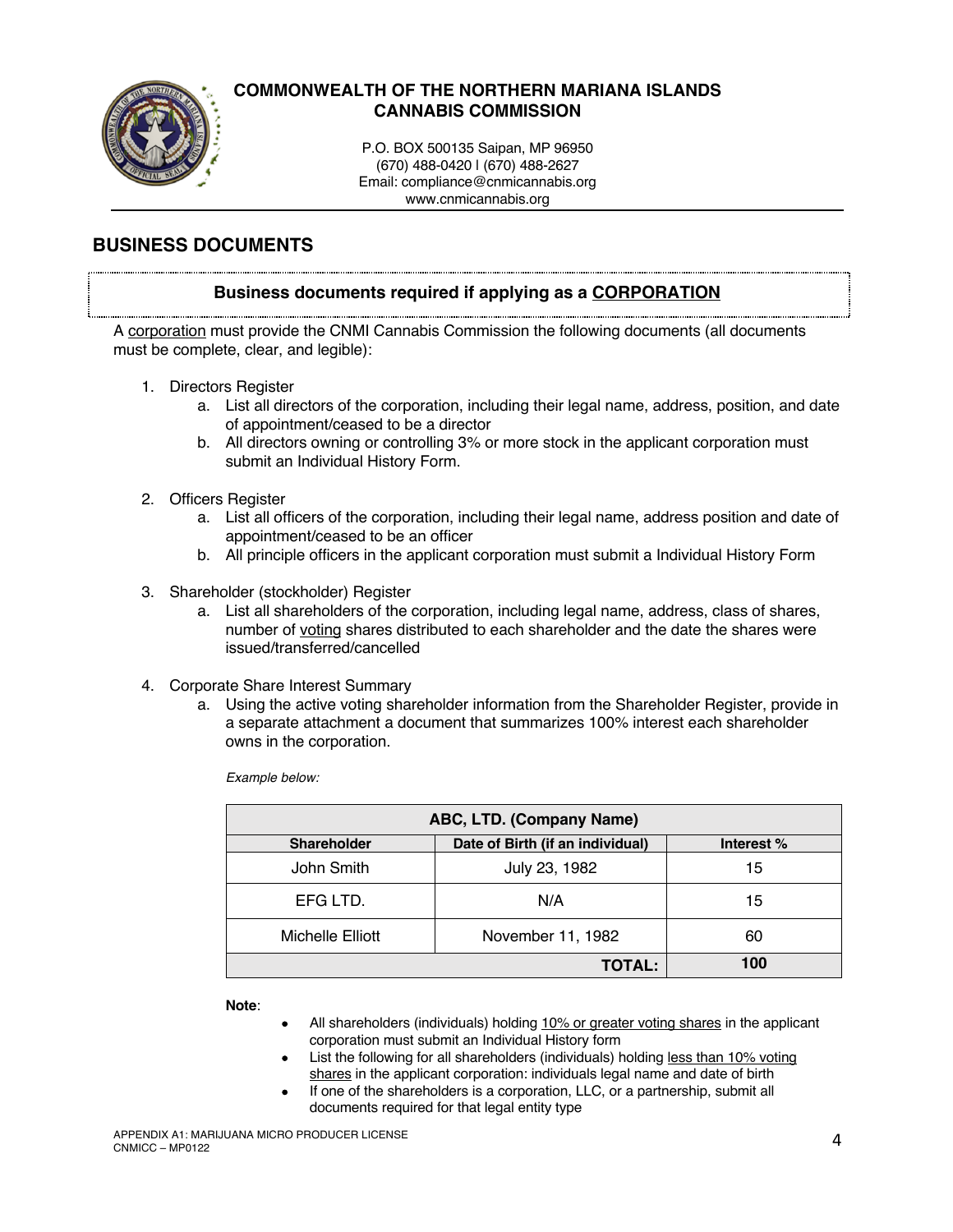- 5. Corporation Bylaws
	- a. The bylaws of a corporation may contain any provisions for managing the business and regulating affairs of the corporation that is not consistent with law or the articles of incorporation
- 6. Articles of Incorporation
	- a. Contains the pertinent information such as the corporation's name, address, the purpose(s) for which the corporation is organized managing the business and regulating affairs of the corporation, defining, limiting, its board of directors and shareholders, etc.
- 7. Residency Requirement
	- a. At least one applicant director/officer or voting shareholder must meet the residency provision. Provide evidence of continued residency for 5 years prior to the date of application by submitting a copy of the individual's CNMI Annual 1040 or Employment Verification.

# **Business documents required if applying as LIMITED LIABILITY CORPORATION (LLC)**

A limited liability corporation (LLC) must provide the CNMI Cannabis Commission the following documents (all documents must be complete, clear, and legible):

- 1. Articles of Organization
	- a. Must contain pertinent information such as a corporation's name, address, the business purpose(s), registered agent, management structure and duration of the LLC.
- 2. Operating Agreement
	- a. Agreement that specifies the rights and duties of the LLC members. Also, states the distribution of income of the LLC to its members.
- 3. Members List (if member-managed)
	- a. For all members, include their legal name, address, and date of appointment/ceased to be a member
- 4. Managers List (if manager-managed)
	- a. For all managers, including their legal name, address, and date of appointment/ceased to be a manager
- 5. Individual History Form
	- a. All members/managers are required to submit a completed Individual History form
- 6. Residency Requirement
	- a. At least one applicant member/manager must meet the residency provision. Provide evidence of continued residency for 5 years prior to the date of application by submitting a copy of the individual's CNMI Annual 1040 or Employment Verification.

# **Business documents required if applying as PARTNERSHIP**

A partnership must provide the CNMI Cannabis Commission the following documents (all documents must be complete, clear, and legible):